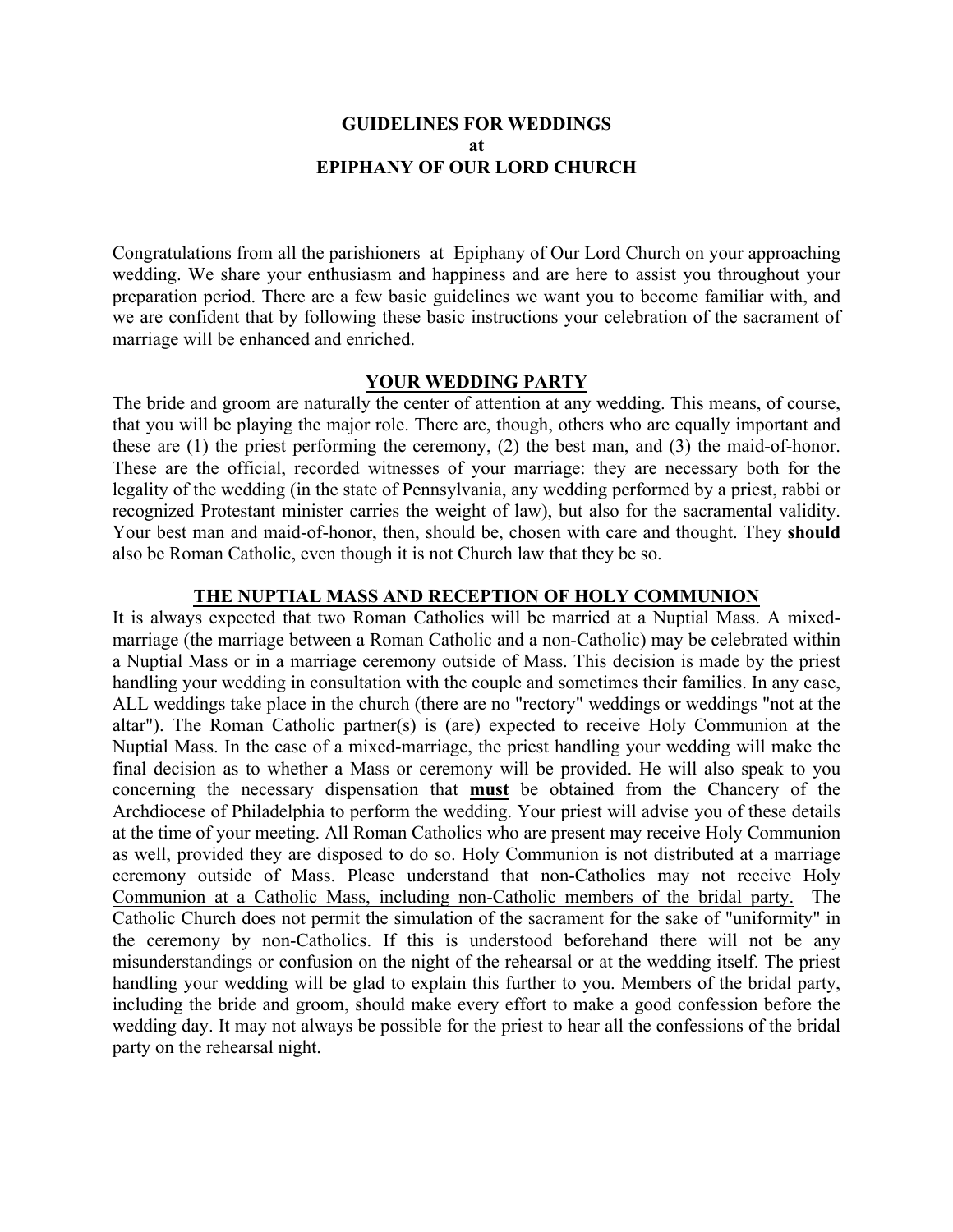### **NECESSARY DOCUMENTS**

The priest handling your wedding will let you know what documents you will need and when they are due. Among those that are necessary will be the certificate from the pre-marital classes you attended; also, a **baptismal certificate recently issued (it cannot be older than six months and it must be a signed and sealed original, not a photocopy) for each person getting married.** If one of the parties is a non-Catholic Christian, a document stating the person was baptized in a Trinitarian formula might be necessary. In addition, the person not from St. Monica Church will need a *Letter of Freedom to Marry* which is given by the priest of the home parish. +In the case of a mixed-marriage, other documents may be required; your priest will direct you if this is the case. **It is necessary to obtain from the State a Marriage License.** The license is valid for sixty days, so it cannot be obtained prior to sixty days before the Marriage. The license is given, as you receive it, to the priest or on the night of the rehearsal. He will give the groom the marriage certificate in the sacristy before the wedding or it will be obtained in the sacristy after the wedding by the best man. Any questions concerning Marriage License, call the Marriage License Bureau at 215-686-1776.

### **WEDDING TIMES**

Weddings at Epiphany are on Saturdays at 2:00 p.m. *There are no Sunday weddings.* Whatever time is chosen for your wedding, **it is important that it begin on time.** The groom, best man and ushers must be in the church sacristy at least thirty minutes before the wedding starts. Please remember that there are probably other weddings on the same day as yours. They, too, want to start on time. Due to the multiple number of weddings on any given day, it is not always possible to have a receiving line in the vestibule of the church or on the church steps. When you leave the church please go right to your cars.

### **WEDDING REHEARSAL**

Rehearsals are usually scheduled on the Wednesday, Thursday or Friday evening before your wedding. The exact date and time will depend on your schedule and the priest's. The entire wedding party should be present for the rehearsal, including any readers. Remember, the rehearsal does take place in the church so everyone should act and dress appropriately. Please come right to the upper church and take a seat in the front pews. More times than not there are other rehearsals scheduled for the same night as your own. For this reason, being on time is not only courteous but very important.

### **MUSICAL ARRANGEMENTS**

The Nuptial Mass is a religious rite of which the Church has the responsibility to see that it conforms to the patterns of Roman Catholic liturgy and worship. Words and music must unite in such a way as to convey to all present the true spirit of Catholic worship. The most important thing to remember if your choice is for a church wedding is that it is a **SOLEMN** and **PUBLIC CATHOLIC** ceremony (no matter how small the gathering may be) which celebrates the covenant between two people in the presence of God. As such, the nuptial liturgy requires the same careful planning as any of the Sunday liturgies or other rites of the Roman Catholic Church.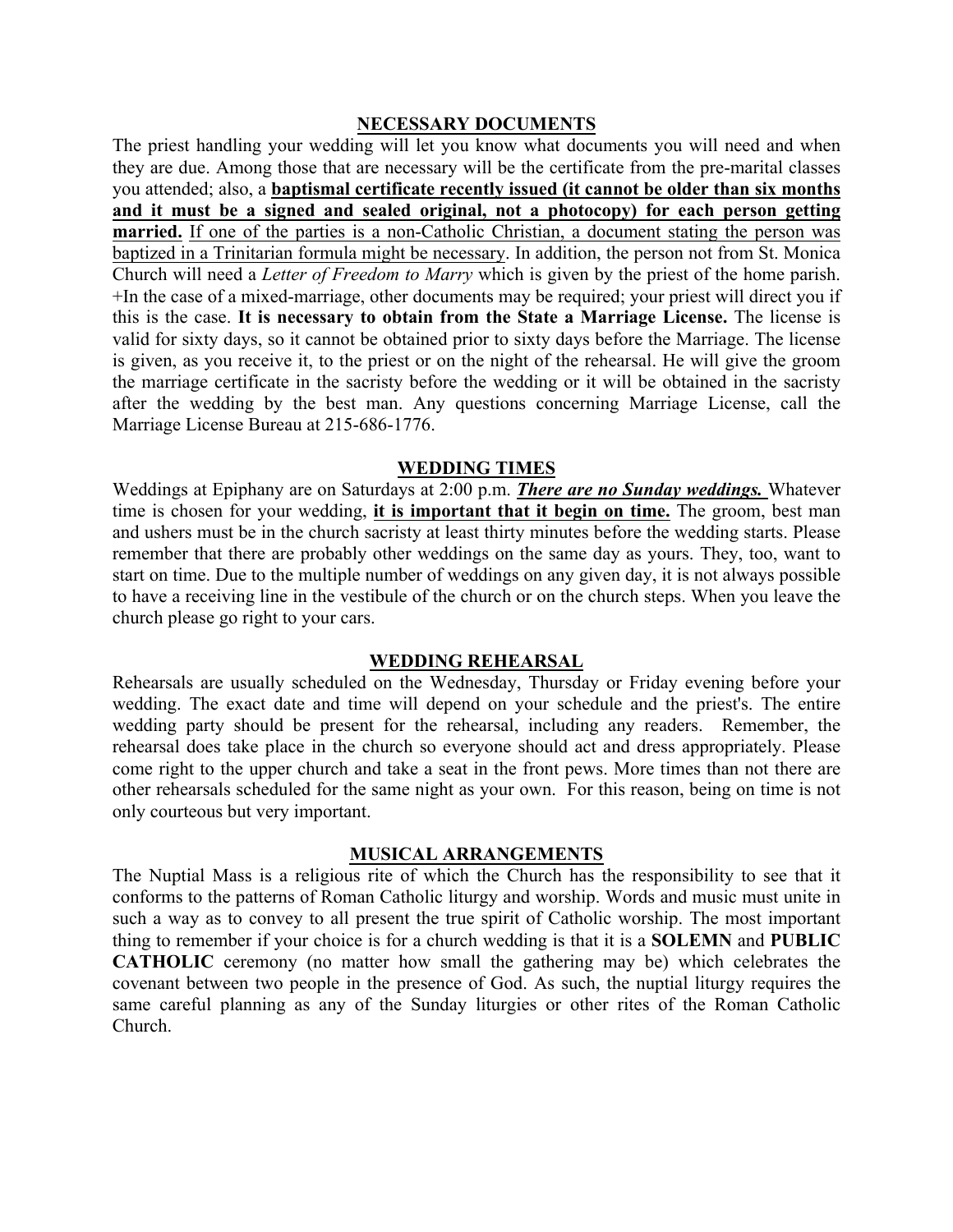You have chosen a wedding in Epiphany of Our Lord Catholic Church. Therefore, the music at your wedding must conform to the norms of good liturgy and music as defined by:

- (a) The universal Roman Catholic Church
- (b) The guidelines and directives of the Philadelphia Archdiocesan Liturgical and Music Commissions
- (c) The policies of Epiphany of Our Lord as set down in this policy by the pastor, the clergy and the music director.

When planning your wedding music kindly remember the following points:

- (a) **The music must be SACRED music which specifically refers to God**, to the sanctity of the day, to the holiness of the marriage, or has a Scriptural text and is generally used in the repertoire of music here at Epiphany of Our Lord.
- (b) The music must have been written for Church usage. This will exclude many pieces which may have religious references but are considered by the Church to be unsuitable for weddings or other liturgies. This also excludes those pieces which refer only to the couple who are getting married and are considered highly personal and subjective.

**If you wish for the organ to be played for your wedding, please contact Sr. Alexa at the rectory at 215-334-1035.** Visiting organists are **NOT** permitted. Epiphany will supply you with a well-trained, professional soloist who may be hired by contacting the organist. Visiting soloists are permitted; however, they must be approved by in advance. They may choose a maximum of three (3) pieces to be sung and **must provide their own copies of music in the proper keys.**  While many couples may have a friend or relative who sings, please remember that weak, untrained or inexperienced voices, regardless of how dear to you and your families, have sometimes ruined a wedding and been a grave embarrassment to the families and a major discomfort to those in attendance.

To begin planning the music for your wedding; please contact Sr. Alexa to set up an appointment. **Please do not contract other singers or musicians or plan any programs until you have met with Sr. Alexa**. **This may be done at about three (3) months before the wedding or at about six (6) months if you are including instrumentalists or printing a program booklet.** Please make sure your home phone number is kept up to date in the rectory so Sister Alexa may be able to contact you.

### **DECORATIONS**

**The use of the wedding candle is strictly prohibited**. Flowers for the altar may be provided by the couple and should be delivered to the church on the day of the wedding. The flowers should be left to decorate the church after the wedding. Sometimes the bride's split the cost of the flowers; this is entirely up to the couple. Make it a point to tell your florist (or show him these guidelines) that it is **absolutely forbidden to use any tacks, tape or staples** on any pews or anywhere in the church. There is no moving of sanctuary furniture by any florist to enhance decorations; archways of flowers at the entrance of the church are not permitted. Remember, the Epiphany of Our Lord Church is naturally beautiful and the simpler the decorations the better the church looks. Over decorating is not only an added, sometimes unnecessary expense, but often detracts from the beauty of the sanctuary. Please do not distribute corsages, carnations or other